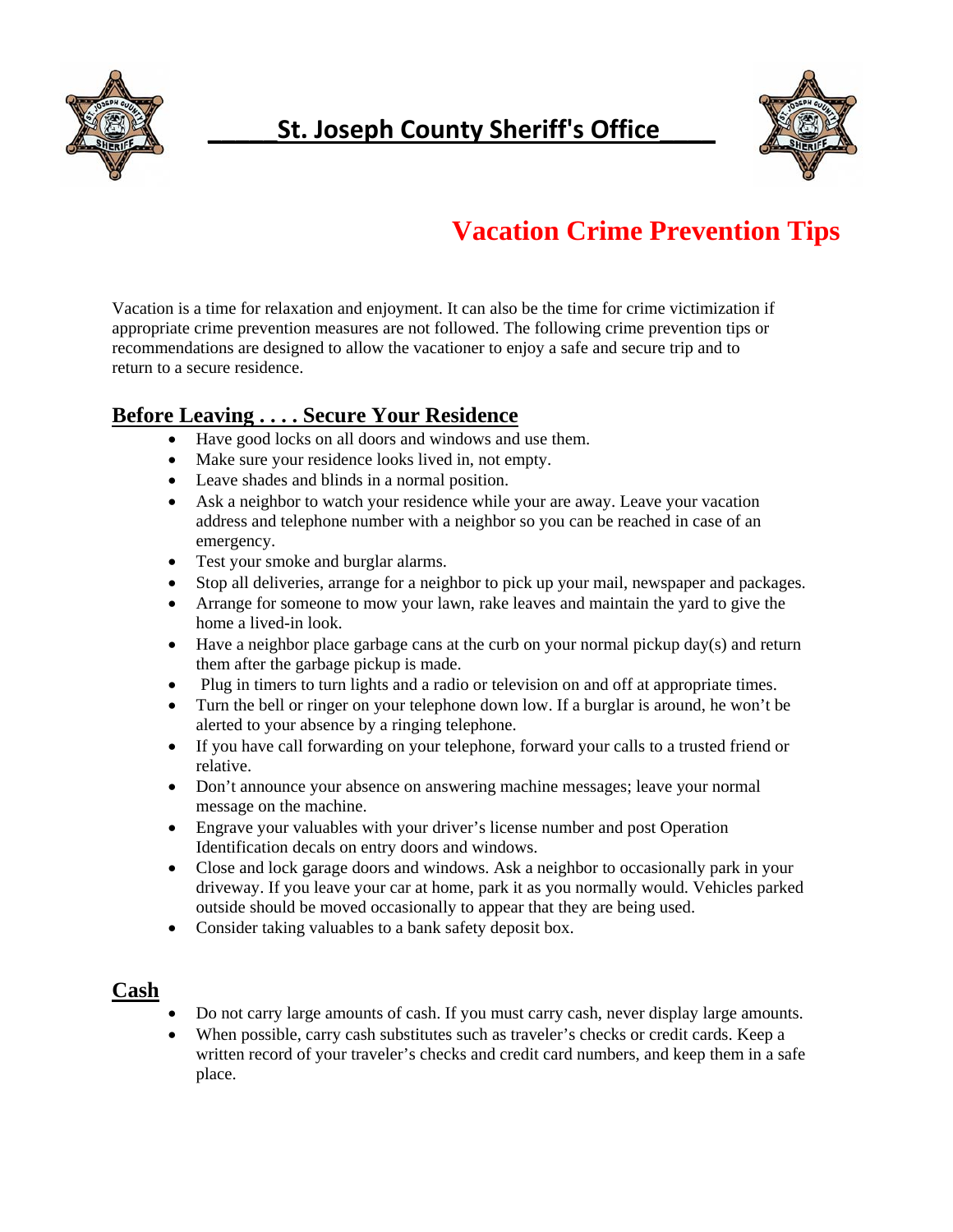#### **Luggage**

- Remove old flight tags from your luggage. Old flight tags can cause confusion and misdirect your luggage.
- Provide adequate identification on the outside and inside of your luggage.
- Never leave your luggage unattended, even for a short period of time.
- Never store cash, jewelry, medicine or other valuables in your luggage.

## **On The Road**

- Never carry large amounts of cash; use travelers checks. If you must carry large sums of money, do not display it openly.
- Keep a record of traveler's check numbers and your credit car numbers in a safe place. Have the telephone numbers to call in case your checks or credit cards are stolen or lost.
- Be aware of your surroundings and never advertise your plans to strangers; this includes travel routes and the amount of cash you are carrying.
- Do not stop to offer help to a stranded motorist. Go to the nearest telephone and call for assistance.
- If you suspect someone is following you, drive to the nearest service station, restaurant or business and call the police or sheriff's department. If you believe it is unsafe for you to get out of your car, sound your horn and flash your lights to draw attention.
- If your car breaks down, raise the hood and attach a white flag to the antenna or door handle. If someone stops to help it is advisable that you stay in your locked car and ask them to call the police or a garage. If you must abandon you car, keep all passengers together.
- Do not carry your airplane tickets or passport in open view.
- Be very careful with bus, train or airplane tickets. They are as good as cash.
- Males are advised to carry their wallets in an inside pocket or front trouser pocket.
- Females are advised to carry their purse under their arm.
- Take a picture of your suitcases and keep the picture(s) with you. The picture(s) may be helpful in identifying your luggage if it is lost by an airline.
- While traveling, be sure your luggage is locked.
- Label each piece of luggage with your name and *business address.*

#### **Car Security**

- Always lock your car after entering or leaving it.
- Park in well-lighted areas.
- Check the back seat before entering your car.
- Mark your car radio and other removable car equipment with your driver's license number.
- Always lock valuables out of sight, preferably in the trunk. Always carry wallet, checkbooks and purses with you.
- Do not advertise that you are a tourist. Place maps and travel brochures in your vehicle's glove compartment.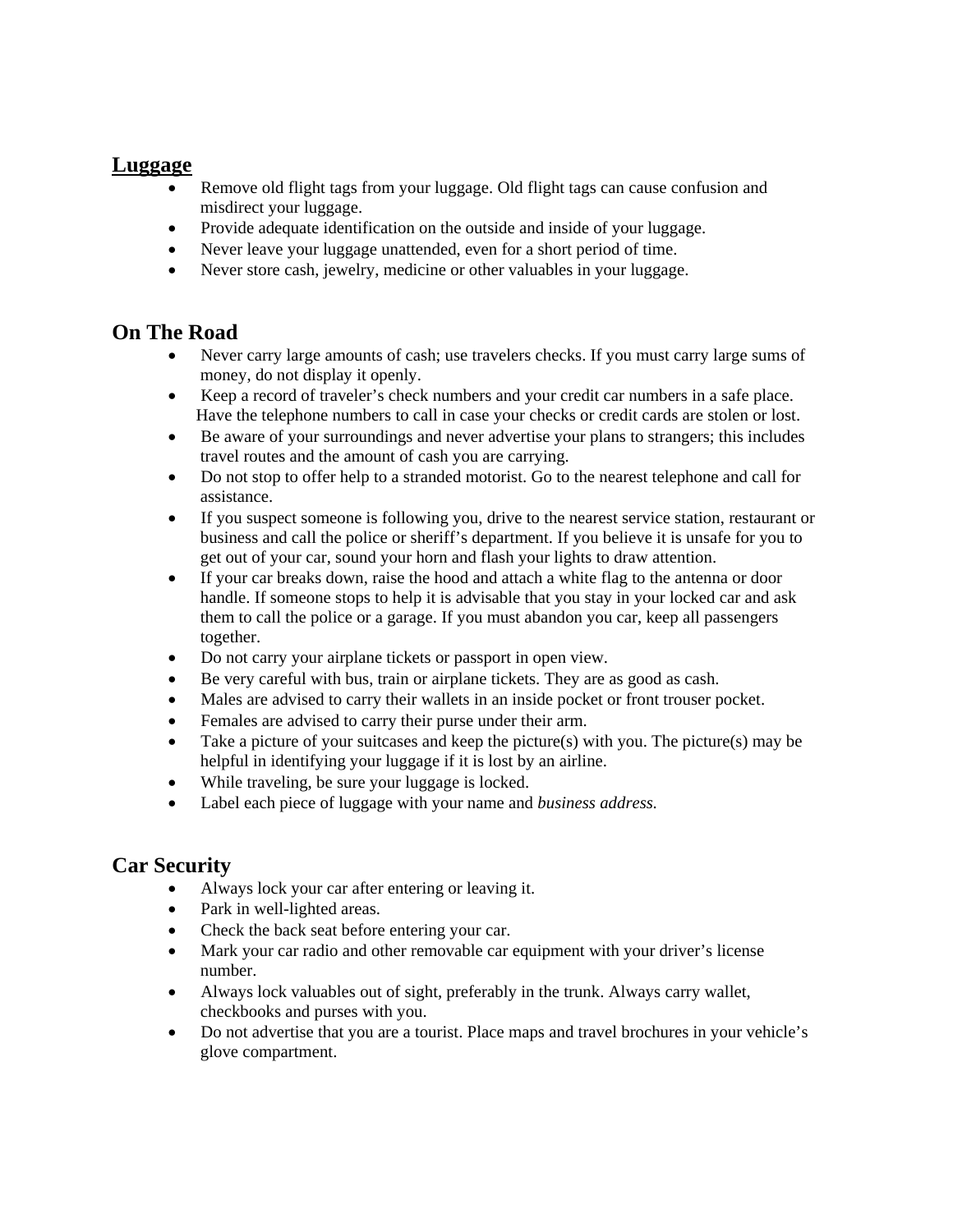#### **Hotel and Motel Security**

- If you are staying in a hotel or motel, take all of your luggage and valuables to your room.
- Never leave money, checks, credit cards, car keys or valuables in the room. Take them with you.
- Determine the most direct route to and from your room, to the fire escapes, elevators and nearest telephone.
- When occupying or leaving your room, use all auxiliary locking devices on doors and windows. (You may want to purchase a portable door lock for traveling.)
- Keep a daily check of your belongings.
- Place extra cash, expensive jewelry or other valuables in the hotel/motel safe.
- Use the door viewer to identify anyone requesting entry. Open the door only if you are certain the person has a legitimate reason to enter your room. If in doubt, call the hotel/motel office.
- Unpack and place belongings in the closet and dresser. Arrange your things so you'll know if anything is missing.
- Consider locking any electrical appliances (blow dryers, electric shavers, etc.) in your luggage. Suitcases should always be locked so they cannot be used to carry your property out of your room.
- Report any lost or stolen items to the hotel/motel management and to the police.
- Report to the management any suspicious movements in the corridors or rooms.

## **Sight-Seeing**

- Make note of your passport number. If it becomes lost or stolen, knowing your passport number will facilitate getting a new passport.
- Ask for directions at a hotel/motel on how to get to those attractions you want to visit.
- If you are going out in an unfamiliar area, ask the hotel clerk if there are areas you should avoid.
- Select tour guides carefully.
- Don't advertise you are a tourist. Don't look lost or vulnerable. Walk with a purpose and stay alert to what's happening around you. If you get lost, find an open business and ask for directions.
- Only carry with you the cash you will need, and only in small denominations.
- If older children go off separately, be sure they understand the importance of keeping track of time and returning promptly at appointed hours.

#### **Camping Tips**

- Avoid camping alone in isolated areas.
- Park your vehicle so it cannot be blocked by another vehicle in case of an emergency.
- Mark all your belongings and camping equipment with your driver's license number and keep a record of equipment.
- Mark your tent, sleeping bags and clothing with indelible ink.
- Engrave your foot locker, thermos, coolers, lamps and flashlights, fishing gear, backpacks, barbecue grills, etc.
- Familiarize yourself with local emergency locations and phone numbers in case of accidents or crimes.